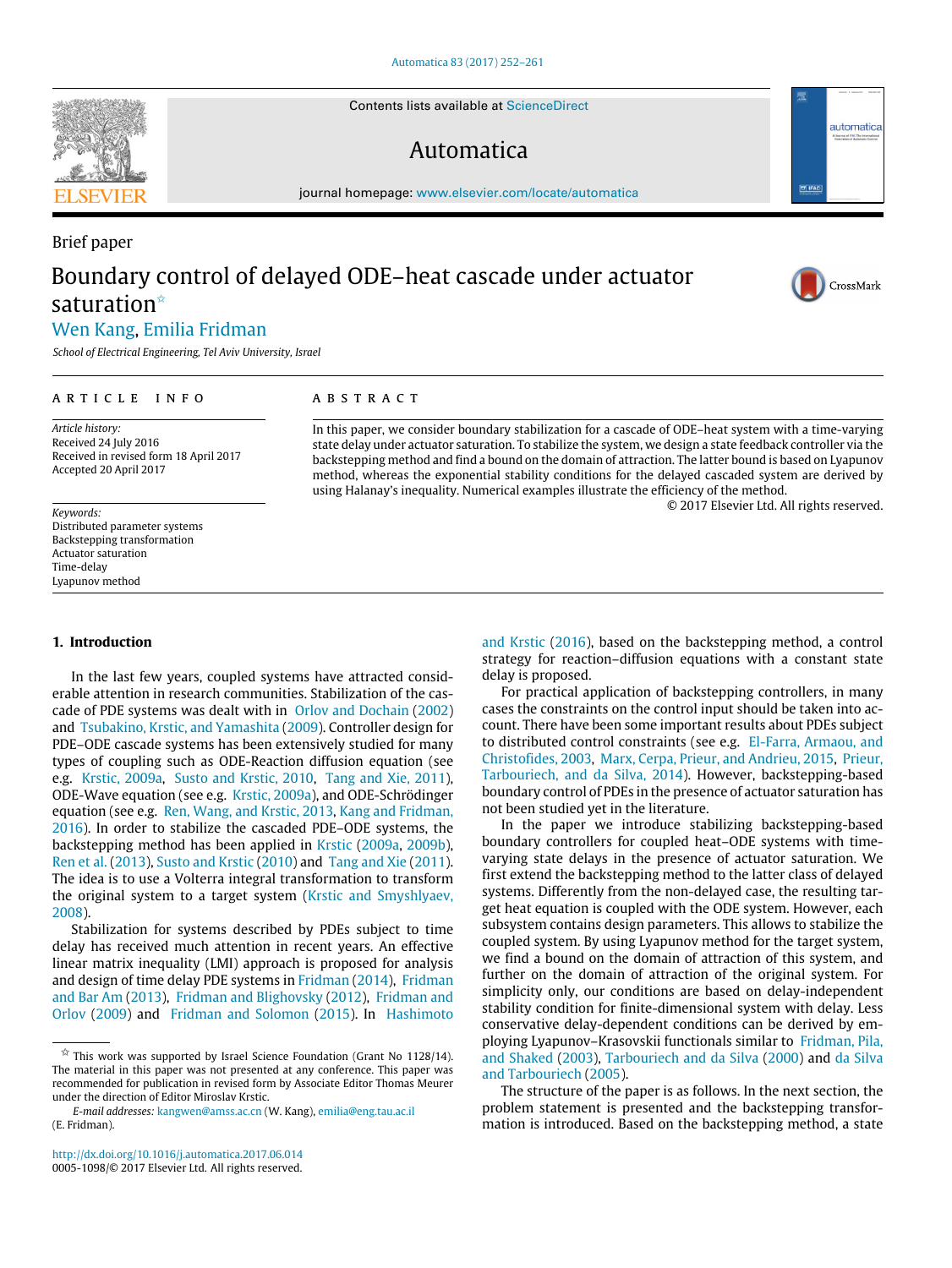feedback boundary controller to the original system is designed. Section [3](#page-3-0) is devoted to the existence and uniqueness of the solution for the closed-loop system with state delay. In Section [4,](#page-4-0) delayindependent LMI conditions are presented for the stability analysis of the target system. In Section [5,](#page-6-0) we design a controller under actuator saturation via LMIs. We find an estimate on the set of initial conditions (as large as we can get) starting from which the state trajectories of the system are exponentially converging to zero. Examples with numerical simulations are presented for illustration of the effectiveness of the method. Some concluding remarks are presented in Section [6.](#page-9-23)

Notation. Throughout the paper, the superscript '⊤' stands for matrix transposition, R *<sup>n</sup>* denotes the *n*-dimensional Euclidean space with the norm  $|\cdot|$ ,  $L^2(0, 1)$  stands for the Hilbert space of square integrable scalar functions on (0, 1) with the corresponding norm ∥·∥. The notation *P* > 0 denotes that *P* is symmetric and positive definite. For any *U* we denote sat(*U*,  $\bar{u}$ ) = sign(*U*) min(|*U*|,  $\bar{u}$ ). Given a Banach space  $H$ , the space of the continuous  $H$ -valued functions *z* :  $[a, b] \rightarrow \mathcal{H}$  with the induced norm  $||z||_{C([a, b], \mathcal{H})}$  = max<sub>*s∈*[*a*,*b*]∥ $z(s)$ ∥ $\mathcal{H}$  is denoted by *C*([*a*, *b*],  $\mathcal{H}$ ).</sub>

# **2. Backstepping control for cascaded ODE–Heat equations with delay**

In this section, we consider the following coupled ODE-reaction diffusion system:

<span id="page-1-0"></span>
$$
\begin{cases}\n\dot{X}(t) = AX(t) + A_1X(t - \tau(t)) + Bu(0, t), \\
u_t(x, t) = u_{xx}(x, t) + a_2u(x, t - \tau(t)) + au(x, t), \\
u_x(0, t) = 0, \\
(X(t), u(x, t)) = (f(t), \psi(x, t)), \quad -h \le t \le 0,\n\end{cases}
$$
\n(2.1)

with Dirichlet boundary actuator:

<span id="page-1-1"></span>
$$
u(1, t) = U(t), \ t > 0,
$$
\n(2.2)

or Neumann boundary actuator:

<span id="page-1-2"></span>
$$
u_x(1, t) = U(t), \ t > 0. \tag{2.3}
$$

Here *x* ∈ (0, 1), *A*, *A*<sub>1</sub> ∈  $\mathbb{R}^{n \times n}$ , *B* ∈  $\mathbb{R}^{n \times 1}$ , *a*, *a*<sub>2</sub> ∈  $\mathbb{R}$  denotes a constant coefficient,  $\tau(t)$  corresponds to a time varying delay, and  $(f(t), \psi(x, t))$  is the initial state.  $X(t) \in \mathbb{R}^n$  is the state of ordinary differential equation,  $u(x, t) \in \mathbb{R}$  is the displacement of heat equation, and  $U(t) \in \mathbb{R}$  is the control actuation.

We assume that  $(A, B)$  is controllable. Assume that the timevarying delay  $\tau(t)$  is a continuously differentiable function of t that satisfies

<span id="page-1-11"></span>
$$
0 < h_0 \le \tau(t) \le h \tag{2.4}
$$

with some constants  $h_0$  and  $h > 0$ . Note that the assumption  $h_0 > 0$  is used for simplification of the proof of well-posedness. The delay and its bounds may be unknown for the exponential stability conditions (without finding a decay rate) and for the domain of attraction in the presence of actuator saturation. However, the upper bound *h* on the delay should be known for finding a bound on the decay rate of the exponential stability.

The first equation of  $(2.1)$  is ODE with delay or a difference– differential equation. So, we call it ODE in order to distinguish it from PDE.

First, we look for a coordinate transformation

<span id="page-1-6"></span>
$$
\begin{cases} X(t) = X(t), \\ w(x, t) = u(x, t) - \int_0^x k(x, y)u(y, t)dy - \gamma(x)X(t), \end{cases}
$$
 (2.5)

that transforms the system  $(2.1)$  into the following intermediate ODE–heat cascade:

<span id="page-1-3"></span>
$$
\begin{cases}\n\dot{X}(t) = (A + BK)X(t) + A_1X(t - \tau(t)) + Bw(0, t), \\
w_t(x, t) = w_{xx}(x, t) + a_2w(x, t - \tau(t)) + aw(x, t) \\
\quad - \gamma(x)[A_1 - a_2I]X(t - \tau(t)), \\
w_x(0, t) = 0, \\
(X(t), w(x, t)) = (f(t), \phi(x, t)), \quad -h \le t \le 0,\n\end{cases}
$$
\n(2.6)

where *K* is chosen such that

 $\dot{X}(t) = (A + BK)X(t) + A_1X(t - \tau(t))$ 

is asymptotically stable, and

$$
\phi(x, t) = \psi(x, t) - \int_0^x k(x, y)\psi(y, t)dy - \gamma(x)f(t).
$$
 (2.7)

Boundary actuation [\(2.2\)](#page-1-1) is transformed into

<span id="page-1-4"></span>
$$
w(1, t) = U(t) - \int_0^1 k(1, y)u(y, t)dy - \gamma(1)X(t),
$$
\n(2.8)

and [\(2.3\)](#page-1-2) is transformed into

<span id="page-1-5"></span>
$$
w_x(1, t) = U(t) - k(1, 1)u(1, t)
$$
  
- 
$$
\int_0^1 k_x(1, y)u(y, t)dy - \gamma'(1)X(t).
$$
 (2.9)

Second, a further transformation, where  $(X, w) \mapsto (X, z)$ , can be given by

<span id="page-1-7"></span>
$$
\begin{cases} X(t) = X(t), \\ z(x, t) = w(x, t) - \int_0^x q(x, y) w(y, t) dy. \end{cases}
$$
 (2.10)

Here the kernel  $q(x, y)$  should be chosen to transform the system [\(2.6\)](#page-1-3) into the target ODE–heat cascade:

<span id="page-1-8"></span>
$$
\begin{cases}\n\dot{X}(t) = (A + BK)X(t) + A_1X(t - \tau(t)) + Bz(0, t), \\
z_t(x, t) = z_{xx}(x, t) - cz(x, t) + a_2z(x, t - \tau(t)) \\
-[y(x) - \int_0^x q(x, y)\gamma(y)dy](A_1 - a_2I)X(t - \tau(t)), \\
z_x(0, t) = 0, \\
(X(t), z(x, t)) = (f(t), \varphi(x, t)), \quad -h \le t \le 0,\n\end{cases}
$$
\n(2.11)

where  $c > 0$  is a constant, and

$$
\varphi(x, t) = \phi(x, t) - \int_0^x q(x, y)\phi(y, t)dy.
$$
 (2.12)

Boundary actuation [\(2.8\)](#page-1-4) is transformed into

<span id="page-1-9"></span>
$$
z(1, t) = U(t) - \int_0^1 k(1, y)u(y, t)dy - \gamma(1)X(t)
$$

$$
- \int_0^1 q(1, y)w(y, t)dy,
$$
(2.13)

and [\(2.9\)](#page-1-5) is transformed into

<span id="page-1-10"></span>
$$
z_x(1, t) = U(t) - k(1, 1)u(1, t) - \int_0^1 k_x(1, y)u(y, t)dy - \gamma'(1)X(t) - q(1, 1)w(1, t) - \int_0^1 q_x(1, y)w(y, t)dy.
$$
 (2.14)

Next, we compute the kernels of  $k(x, y)$ ,  $\gamma(x)$  and  $q(x, y)$ . Motivated by [Hashimoto](#page-9-16) [and](#page-9-16) [Krstic](#page-9-16) [\(2016\)](#page-9-16), we will show that the transformation for undelayed equations (see [Susto](#page-9-5) [and](#page-9-5) [Krstic,](#page-9-5) [2010\)](#page-9-5) still works for the above class of delayed equations.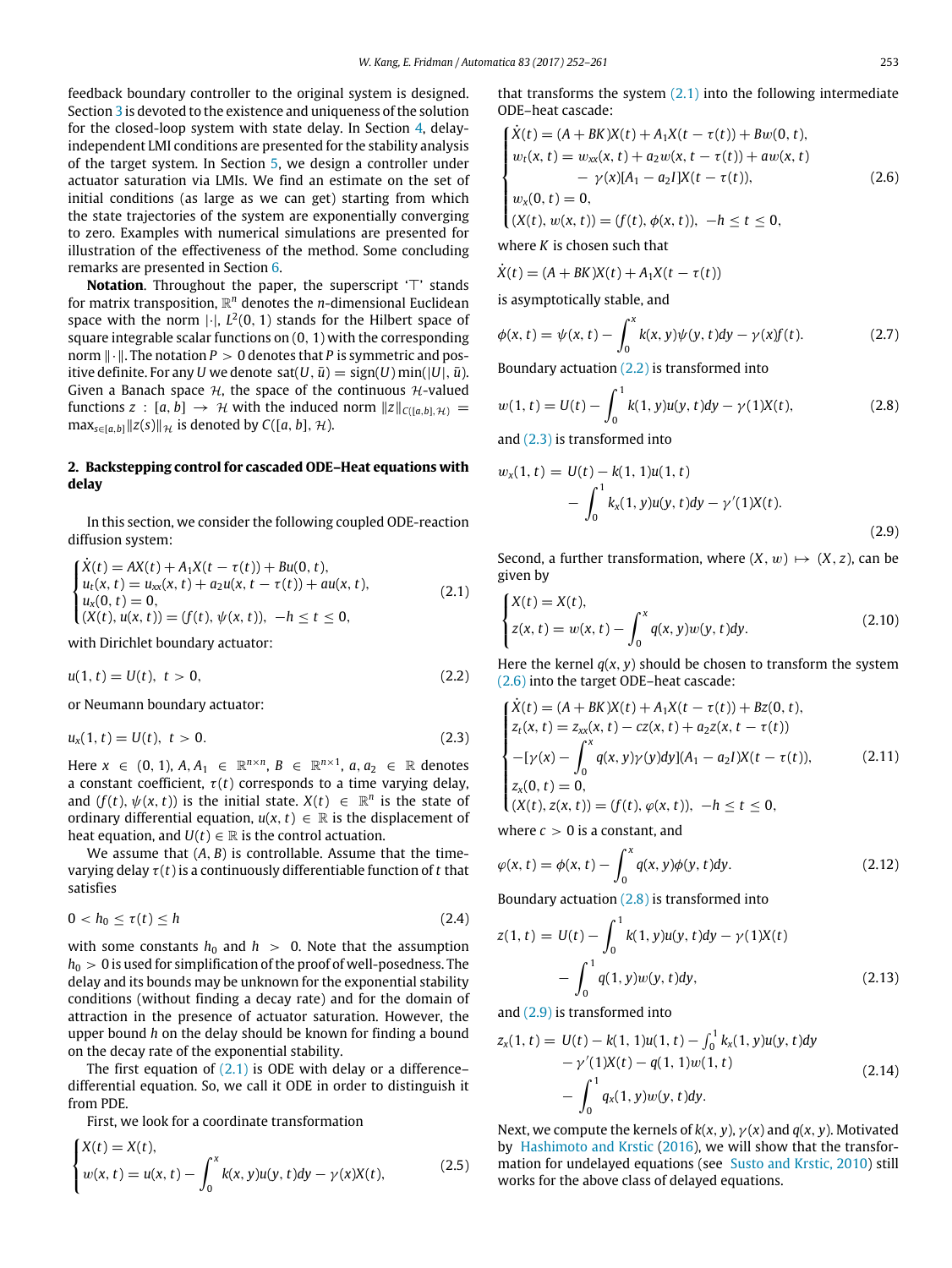# Differentiation of [\(2.5\)](#page-1-6) with respect to *t* yields

$$
w_t(x, t) = u_{xx}(x, t) + a_2 u(x, t - \tau(t))
$$
  
+  $a[u(x, t) - \int_0^x k(x, y)u(y, t)dy]$   
-  $\int_0^x k(x, y)[u_{yy}(y, t) + a_2 u(y, t - \tau(t))]dy$   
-  $\gamma(x)[AX(t) + A_1 X(t - \tau(t)) + Bu(0, t)].$ 

Substitution of  $(2.5)$  into the resulting equation implies

$$
w_t(x, t) = u_{xx}(x, t) + a_2 w(x, t - \tau(t)) + aw(x, t)
$$
  
-  $k(x, x)u_x(x, t) + k_y(x, x)u(x, t)$   
-  $k_y(x, 0)u(0, t) - \int_0^x k_{yy}(x, y)u(y, t)dy$   
-  $\gamma(x)[(A - aI)X(t) + (A_1 - a_2I)X(t - \tau(t))]$   
-  $\gamma(x)Bu(0, t).$ 

Similarly, the first and second derivatives of  $w(x, t)$  with respect to *x* are given by

$$
w_x(x, t) = u_x(x, t) - k(x, x)u(x, t)
$$
  
-  $\int_0^x k_x(x, y)u(y, t)dy - \gamma'(x)X(t),$   

$$
w_{xx}(x, t) = u_{xx}(x, t) - \frac{d}{dx}k(x, x)u(x, t)
$$
  
-  $k(x, x)u_x(x, t) - k_x(x, x)u(x, t)$   
-  $\int_0^x k_{xx}(x, y)u(y, t)dy - \gamma''(x)X(t).$ 

Substituting  $(2.5)$  into  $(2.1)$  and comparing with  $(2.6)$ , we obtain the following set of conditions on the kernels  $k(x, y)$  and  $\gamma(x)$  (see e.g. [Krstic,](#page-9-4) [2009a\)](#page-9-4):

<span id="page-2-0"></span>
$$
\begin{cases}\nk_{xx}(x, y) = k_{yy}(x, y), \\
k_y(x, 0) = -\gamma(x)B, \\
k(x, x) = 0, \\
\gamma''(x) = \gamma(x)(A - aI),\n\end{cases}
$$
\n(2.15)

<span id="page-2-1"></span>
$$
\begin{cases}\n\gamma(0) = K, \\
\gamma'(0) = 0.\n\end{cases}
$$
\n(2.16)

The solution to  $(2.15)$  and  $(2.16)$  is given by

$$
k(x, y) = \int_0^{x-y} \gamma(\sigma) B d\sigma,
$$
  
\n
$$
\gamma(x) = [K \quad 0] e^{\begin{bmatrix} 0 & A - aI \\ I & 0 \end{bmatrix} x} \begin{bmatrix} I \\ 0 \end{bmatrix}.
$$
\n(2.17)

In the similar manner, the change of variable  $(2.5)$  has an inverse transformation:

$$
u(x, t) = w(x, t) + \int_0^x n(x, y)w(y, t)dy + \psi(x)X(t),
$$
 (2.18)

where

<span id="page-2-5"></span>
$$
n(x, y) = \int_0^{x-y} \psi(\sigma) B d\sigma,
$$
  
\n
$$
\psi(x) = \begin{bmatrix} K & 0 \end{bmatrix} e^{\begin{bmatrix} 0 & A + BK - aI \\ 0 & 0 \end{bmatrix} x} \begin{bmatrix} I \\ 0 \end{bmatrix}.
$$
\n(2.19)

By the standard procedures (see [Krstic](#page-9-10) [and](#page-9-10) [Smyshlyaev,](#page-9-10) [2008\)](#page-9-10), we differentiate [\(2.10\)](#page-1-7) with respect to *t* and *x* respectively to obtain

<span id="page-2-2"></span>
$$
z_{t}(x, t) = w_{xx}(x, t) + a_{2}z(x, t - \tau(t)) + aw(x, t)
$$
  
\n
$$
-q(x, x)w_{x}(x, t) + q_{y}(x, x)w(x, t)
$$
  
\n
$$
-q_{y}(x, 0)w(0, t) - \int_{0}^{x} q_{yy}(x, y)w(y, t)dy
$$
  
\n
$$
-a \int_{0}^{x} q(x, y)w(y, t)dy
$$
  
\n
$$
-[\gamma(x) - \int_{0}^{x} q(x, y)\gamma(y)dy](A_{1} - a_{2}I)
$$
  
\n
$$
\times X(t - \tau(t)),
$$
  
\n
$$
z_{x}(x, t) = w_{x}(x, t) - q(x, x)w(x, t)
$$
  
\n
$$
- \int_{0}^{x} q_{x}(x, y)w(y, t)dy,
$$
  
\n
$$
z_{xx}(x, t) = w_{xx}(x, t) - \frac{d}{dx}q(x, x)w(x, t)
$$
  
\n
$$
-q(x, x)w_{x}(x, t) - q_{x}(x, x)w(x, t)
$$
  
\n
$$
- \int_{0}^{x} q_{xx}(x, y)w(y, t)dy.
$$

Comparing  $(2.20)$  with the second equation of  $(2.11)$ , we obtain that  $q(x, y)$  satisfies

<span id="page-2-3"></span>
$$
\begin{cases}\n q_{xx}(x, y) = q_{yy}(x, y) + (a + c)q(x, y), \\
 q_y(x, 0) = 0, \\
 q(x, x) = -\frac{a + c}{2}x.\n\end{cases}
$$
\n(2.21)

The solution to  $(2.21)$  is given by

$$
q(x, y) = -(a + c)x \frac{I_1(\sqrt{(a + c)(x^2 - y^2)})}{\sqrt{(a + c)(x^2 - y^2)}},
$$

where  $I_1(\cdot)$  denotes the modified Bessel function of the first order:

$$
I_1(x) = \sum_{n=0}^{\infty} \frac{(x/2)^{2n+1}}{n!(n+1)!}.
$$

In the similar manner, the change of variable  $(2.10)$  has an inverse transformation:

$$
w(x, t) = z(x, t) + \int_0^x l(x, y)z(y, t)dy,
$$
\n(2.22)

where

<span id="page-2-6"></span>
$$
l(x, y) = -(a + c)x \frac{J_1(\sqrt{(a + c)(x^2 - y^2)})}{\sqrt{(a + c)(x^2 - y^2)}},
$$
\n(2.23)

and  $J_1(\cdot)$  is Bessel function of the first order:

$$
J_1(x) = \sum_{n=0}^{\infty} \frac{(-1)^n (x/2)^{2n+1}}{n!(n+1)!}.
$$

# *2.1. Dirichlet actuation*

We design the state feedback controller for the target system [\(2.11\).](#page-1-8) By selecting the following feedback controller:

<span id="page-2-4"></span>
$$
U(t) = \int_0^1 k(1, y)u(y, t)dy + \gamma(1)X(t)
$$
  
+ 
$$
\int_0^1 q(1, y) \left[ u(y, t) - \int_0^y k(y, s)u(s, t)ds - \gamma(y)X(t) \right] dy,
$$
 (2.24)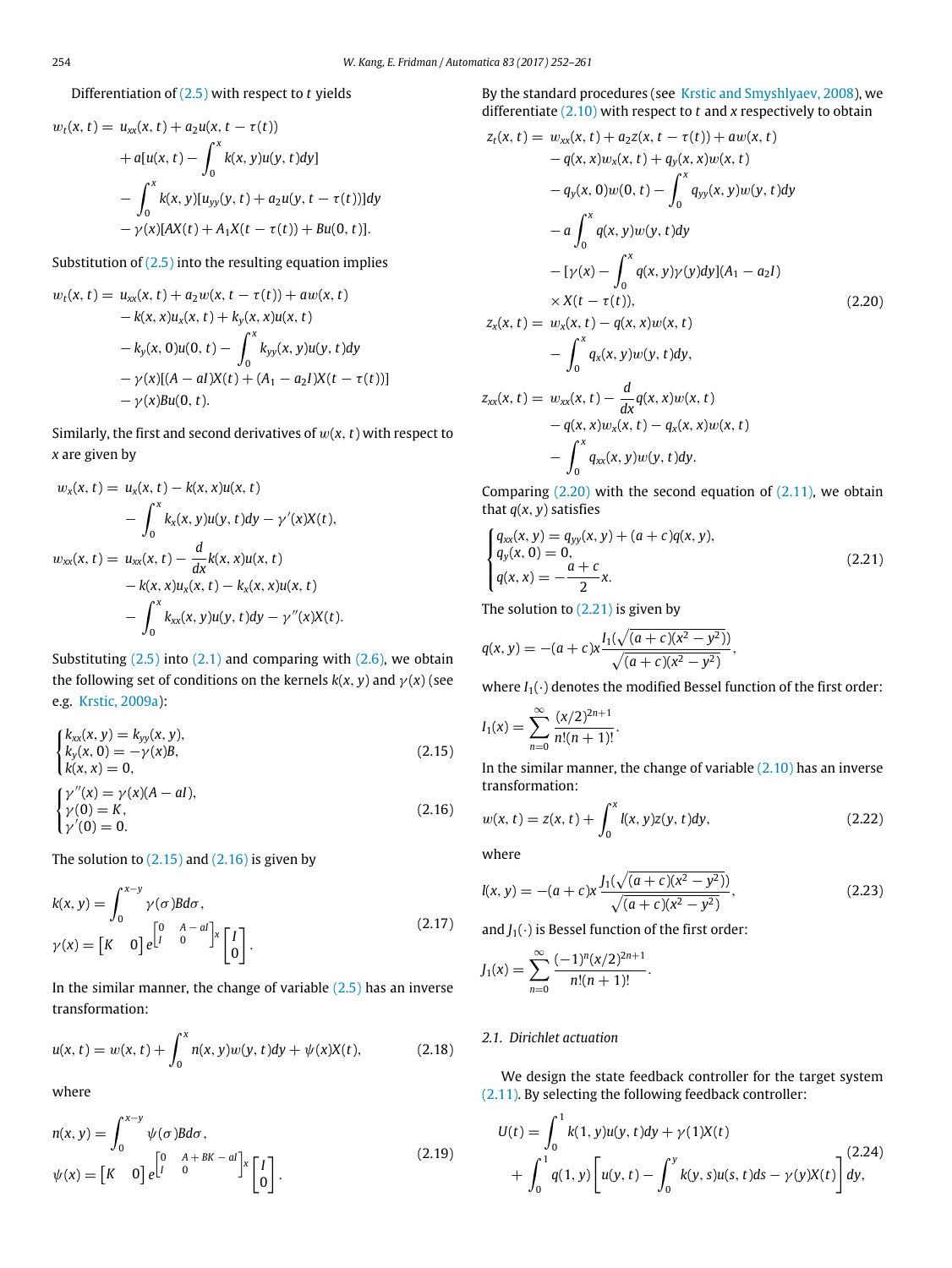one arrives to the closed-loop system of [\(2.11\)](#page-1-8) with boundary actuation [\(2.13\)](#page-1-9) as follows:

<span id="page-3-1"></span>
$$
\begin{cases}\n\dot{X}(t) = (A + BK)X(t) + A_1X(t - \tau(t)) + Bz(0, t), \\
z_t(x, t) = z_{xx}(x, t) - cz(x, t) + a_2z(x, t - \tau(t)) \\
-[y(x) - \int_0^x q(x, y)\gamma(y)dy](A_1 - a_2I)X(t - \tau(t)), \\
z_x(0, t) = 0, \\
(X(t), z(x, t)) = (f(t), \varphi(x, t)), \quad -h \le t \le 0,\n\end{cases}
$$
\n(2.25)

subject to

<span id="page-3-2"></span>
$$
z(1, t) = 0. \t\t(2.26)
$$

**Remark 2.1.** Differently from the non-delayed case [\(Krstic,](#page-9-4) [2009a\)](#page-9-4), the resulting target system [\(2.25\),](#page-3-1) [\(2.26\)](#page-3-2) is coupled. However, each differential equation (for *X* and for *z*) contains the design parameter (either *K* or *c*). This allows to stabilize the target system by appropriate choice of *K* and *c* (see (ii) of [Propositions 4.1,](#page-4-1) [4.2](#page-5-0) and [Remark 4.1\)](#page-5-1).

#### *2.2. Neumann actuation*

The Neumann controller is obtained using the same exact transformation as in the case of the Dirichlet actuation, but with the appropriate change in the boundary condition of the target system. In this case, the backstepping approach yields the following controller for the target system [\(2.11\):](#page-1-8)

<span id="page-3-3"></span>
$$
U(t) = \int_0^1 k_x(1, y)u(y, t)dy + \gamma'(1)X(t)
$$
  
+ $q(1, 1)w(1, t) + \int_0^1 q_x(1, y)w(y, t)dy.$  (2.27)

Here we use the fact that  $k(1, 1) = 0$ .

Under [\(2.27\),](#page-3-3) the closed-loop system of [\(2.11\)](#page-1-8) with boundary actuation [\(2.14\)](#page-1-10) becomes [\(2.25\)](#page-3-1) subject to

<span id="page-3-4"></span>
$$
z_x(1,t) = 0. \t(2.28)
$$

#### <span id="page-3-0"></span>**3. Well-posedness of the closed-loop systems**

We start with the Dirichlet actuation. Consider the closed-loop target system [\(2.25\)](#page-3-1) and [\(2.26\).](#page-3-2) We introduce the Hilbert space  $H_R^1(0, 1) = \{f \in H^1(0, 1)|f(1) = 0\}$ . Let  $\mathcal{H} = \mathbb{R}^n \times L^2(0, 1)$  be the Hilbert space with the norm:  $||(f, g)||_{\mathcal{H}}^2 = |f|_{\mathbb{R}^n}^2 + ||g||_{L^2(0,1)}^2$ .

While being viewed over the time segment  $[0, h_0]$ , the system can be rewritten as the differential equation:

$$
\begin{cases}\n\frac{d}{dt}Y(\cdot, t) = \mathcal{A}_z Y(\cdot, t) + \mathcal{A}_1 Y(\cdot, t - \tau(t)), \\
Y(\cdot, \theta) = (f(\theta), \varphi(\cdot, \theta)), \theta \in [-h, 0]\n\end{cases}
$$
\n(3.1)

in H, where the system operator  $A_z: D(A_z) \subset \mathcal{H} \to \mathcal{H}$  is defined by

$$
\begin{cases} \mathcal{A}_z(X, z) = [(A + BK)X + Bz(0), z_{xx} - cz], \\ D(\mathcal{A}_z) = \{(X, z) \in \mathbb{R}^n \times (H^2(0, 1) \cap H_R^1(0, 1)) | z_x(0) = 0 \}, \end{cases}
$$
(3.2)

and the bounded operator  $A_1 : \mathcal{H} \to \mathcal{H}$  is defined by

$$
A_1(X, z) = [A_1X, a_2z - g(\cdot)(A_1 - a_2I)X],
$$

where  $g(x) = \gamma(x) - \int_0^x q(x, y) \gamma(y) dy$ . A straightforward computation gives

$$
\begin{cases}\n\mathcal{A}_z^*(X^*, z^*) = \left[ (A + BK)^{\top} X, z_{xx}^* - cz \right], \\
D(\mathcal{A}_z^*) = \left\{ (X^*, z^*) \in \mathbb{R}^n \times (H^2(0, 1) \cap H_R^1(0, 1)) \right\} \\
z_x^*(0) = -B^{\top} X^* \},\n\end{cases} \tag{3.3}
$$

where  $\mathcal{A}_z^*$  is the adjoint operator of  $\mathcal{A}_z$ .

By the arguments of [Wang,](#page-9-24) [Liu,](#page-9-24) [Ren,](#page-9-24) [and](#page-9-24) [Chen](#page-9-24) [\(2015\)](#page-9-24), it can be shown that there is a sequence of eigenfunctions of  $A_z^*$  which forms a Riesz basis for  $H$  and hence  $A_2^*$  generates an exponentially stable semigroup. Then by Propositions 2.8.1 and 2.8.5 of [Tucsnak](#page-9-25) [and](#page-9-25) [Weiss](#page-9-25) [\(2009\)](#page-9-25), we obtain that  $A<sub>z</sub>$  generates a  $C<sub>0</sub>$ -semigroup.

Define the initial conditions in the space

$$
W \triangleq C([-h, 0], D(\mathcal{A}_z)) \cap C^1([-h, 0], \mathcal{H}).
$$

The inhomogeneous term  $A_1Y(\cdot, t - \tau(t))$  is of class  $C^1$  on  $[0, h_0]$ . By Theorem 3.1.3 of [Curtain](#page-9-26) [and](#page-9-26) [Zwart](#page-9-26) [\(1995\)](#page-9-26), for any initial value  $(X(\theta), z(\cdot, \theta)) \in W$ , the closed-loop target system admits a unique classical solution  $(X(t), z(\cdot, t))$  for all  $t \in [0, h_0]$ .

The same line of reasoning is step-by-step applied to the time segments  $[h_0, 2h_0]$ ,  $[2h_0, 3h_0]$ ,  $[3h_0, 4h_0]$ ,  $\cdots$ . Following this procedure, we obtain that there exists a unique classical solution  $(X(t), z(\cdot, t))$  for all  $t \geq 0$  with the initial condition  $(X(\theta), z(\cdot, \theta)) \in$ *W* (see e.g. [Fridman](#page-9-14) [and](#page-9-14) [Orlov,](#page-9-14) [2009\)](#page-9-14).

Consider next the closed-loop target system [\(2.25\),](#page-3-1)[\(2.28\)](#page-3-4) under the Neumann actuation. Let  $\mathcal{H}_1 = \mathbb{R}^n \times H^1(0, 1)$  be the Hilbert space with the norm:

$$
||(f,g)||_{\mathcal{H}_1}^2 = |f|_{\mathbb{R}^n}^2 + ||g||_{L^2(0,1)}^2 + ||g'||_{L^2(0,1)}^2.
$$

The existence and uniqueness of the solution of the system [\(2.25\)](#page-3-1) subject to  $(2.28)$  can be easily obtained by applying the same procedure. But the expression of the domain  $D(A_z)$  and initial space *W* should be changed into

$$
D(\mathcal{A}_z) = \{ (X, z) \in \mathbb{R}^n \times H^2(0, 1) | z'(0) = z'(1) = 0 \},
$$

and

*W* = *C*([−*h*, 0], *D*( $A_z$ )) ∩ *C*<sup>1</sup>([−*h*, 0],  $H_1$ ).

**Remark 3.1.** By using the transformation  $(2.5)$  and  $(2.10)$ , we establish the well-posedness of the closed-loop original system [\(2.1\)](#page-1-0) under the Dirichlet or Neumann actuation.

For the case of Dirichlet actuation, we define

$$
D(\mathcal{A}_u) = \left\{ (X, u) \in \mathbb{R}^n \times H^2(0, 1) | u'(0) = 0, u(1) = \int_0^1 k(1, y) u(y) dy + \gamma(1) X + \int_0^1 q(1, y) [u(y) - \int_0^y k(y, s) u(s) ds - \gamma(y) X] dy \right\}, W_1 \triangleq C([-h, 0], D(\mathcal{A}_u)) \cap C^1([-h, 0], \mathcal{H}).
$$

Thus, for any initial value  $(X(\theta), u(\cdot, \theta)) \in W_1$ , the closed-loop original system admits a unique classical solution  $(X(t), u(\cdot, t))$  for all  $t > 0$ .

For the case of Neumann actuation, we define

$$
D(\mathcal{A}_u) = \left\{ (X, u) \in \mathbb{R}^n \times H^2(0, 1) | u'(0) = 0, u'(1) = \int_0^1 k_x(1, y) u(y) dy + \gamma'(1) X + q(1, 1) [u(1) - \int_0^1 k(1, y) u(y) dy - \gamma(1) X] + \int_0^1 q_x(1, y) [u(y) - \int_0^y k(y, s) u(s) ds - \gamma(y) X] dy \right\}, W_1 = C([-h, 0], D(\mathcal{A}_u)) \cap C^1([-h, 0], \mathcal{H}_1).
$$

Thus, well-posedness of the closed-loop original system can be obtained.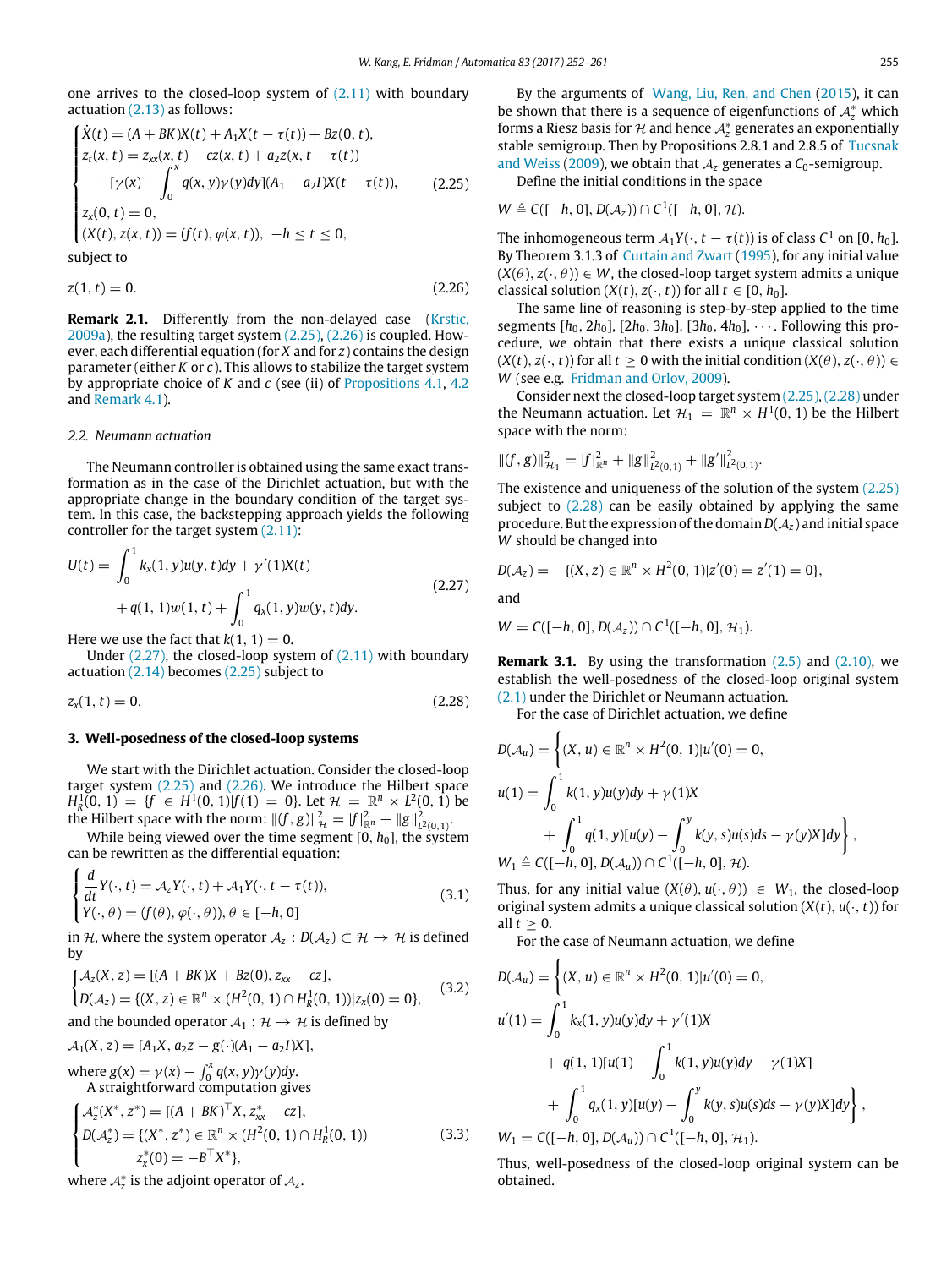# <span id="page-4-0"></span>**4. Stability analysis**

In Theorem 2 of [Hashimoto](#page-9-16) [and](#page-9-16) [Krstic](#page-9-16) [\(2016\)](#page-9-16), a delayindependent condition for the exponential stability of target system, which is described by reaction diffusion equation with state delay, has been shown by applying Lyapunov–Razumikhin theory. In this section, we will derive an exponential bound on the solution of the target coupled system via Halanay's inequality. This solution bound will allow to find a domain of attraction in the case of actuator saturation.

### *4.1. Stability of system [\(2.25\)](#page-3-1) subject to [\(2.26\)](#page-3-2)*

For the case of Dirichlet actuation, we choose the Lyapunov functions of the form

<span id="page-4-10"></span>
$$
V(t) = X^{\top} P X + p_1 \int_0^1 z^2(x, t) dx,
$$
\n(4.1)

where the  $n \times n$  matrix  $P = P^{\top} > 0$ , and the parameter  $p_1 > 0$ will be chosen later. We aim to derive conditions that satisfy the Halanay inequality.

**Lemma 4.1** (*Halanay's Inequality [\(Halanay,](#page-9-27) [1966\)](#page-9-27)*). *Let*  $0 < \delta_1 < \delta_0$ *and let V* :  $[-h, \infty) \rightarrow [0, \infty)$  *be an absolutely continuous function that satisfies*

$$
\dot{V}(t) \le -2\delta_0 V(t) + 2\delta_1 \sup_{-h \le \theta \le 0} V(t + \theta), \ t \ge 0. \tag{4.2}
$$

*Then*

<span id="page-4-2"></span>
$$
V(t) \le e^{-2\delta t} \sup_{-h \le \theta \le 0} V(\theta), \tag{4.3}
$$

where  $\delta$  is a unique solution of  $\delta = \delta_0 - \delta_1 e^{2\delta h}$ .

We will employ further Wirtinger's Inequality:

**Lemma 4.2** (*Wirtinger's Inequality [\(Hardy,](#page-9-28) [Littlewood,](#page-9-28) [&](#page-9-28) [Pólya,](#page-9-28) 1952*)). Let *z* ∈ *H*<sup>1</sup>(0, *L*) *be a scalar function with*  $z$ (0) = 0 *or*  $z(L) = 0$ . Then

$$
\int_0^L z^2(\xi)d\xi \le \frac{4L^2}{\pi^2} \int_0^L \left[\frac{dz}{d\xi}\right]^2 d\xi.
$$
 (4.4)

<span id="page-4-1"></span>**Proposition 4.1.** (i) *Given gains K and c, and tuning parameters r* > 0, 0 <  $\delta_1$  <  $\delta_0$ , let there exist scalars  $p_1$  > 0, 0 <  $\lambda \leq 2p_1$ *and an n*  $\times$  *n* matrix *P*  $>$  0 *that satisfy the following linear matrix inequalities:*

<span id="page-4-3"></span>
$$
\Theta_1 \triangleq \varXi + p_1 r^{-1} R < 0,\tag{4.5}
$$

<span id="page-4-4"></span>
$$
\Theta_2 \triangleq \left[ \left( -2c + 2\delta_0 + r - \frac{\pi^2}{2} \right) p_1 + \frac{\pi^2}{4} \lambda \quad a_2 p_1 \\ -2\delta_1 p_1 \right] < 0, \ (4.6)
$$

*where*

<span id="page-4-11"></span>
$$
E = \begin{bmatrix} \theta_{11} & PA_1 & PB \\ * & -2\delta_1 P & 0 \\ * & * & -\lambda \end{bmatrix},
$$
 (4.7)

<span id="page-4-12"></span>
$$
R = \text{diag}\{0, \zeta (A_1 - a_2 I)^{\top} (A_1 - a_2 I), 0\},\tag{4.8}
$$

 $\theta_{11} = P(A + BK) + (A + BK)^{\top} P + 2\delta_0 P,$  (4.9)

<span id="page-4-13"></span>
$$
\zeta \triangleq (1 + \max_{0 \le y \le x \le 1} |q(x, y)|)^2 (\max_{0 \le x \le 1} |\gamma(x)|)^2.
$$
 (4.10)

*Then, for all*  $h_0 > 0$ ,  $h > 0$  *and*  $\tau(t) \in [h_0, h]$ , the system [\(2.25\)](#page-3-1) *subject to* [\(2.26\)](#page-3-2) *with initial conditions*  $(f, \varphi) \in W$  *is exponentially* 

*stable with a decay rate* δ *in the sense that* [\(4.3\)](#page-4-2) *holds, where* δ *is a unique solution of*  $\delta = \delta_0 - \delta_1 e^{2\delta h}$ *. Moreover, if the strict LMIs* [\(4.5\)](#page-4-3) and [\(4.6\)](#page-4-4) with  $\delta_0 = \delta_1 > 0$  *hold, then for all h*<sub>0</sub> > 0*, h* > 0 *and*  $\tau(t) \in [h_0, h]$ , the system [\(2.25\)](#page-3-1) subject to [\(2.26\)](#page-3-2) is exponentially *stable with a small enough decay rate.*

(ii) *Assume now that*  $A_1$  *is a scalar matrix, i.e.*  $A_1 = a_1 I$ *, where*  $a_1$ *is some constant. Then given any*  $\delta > 0$ , the exponential stability of *the system* [\(2.25\)](#page-3-1) *subject to* [\(2.26\)](#page-3-2) *with the decay rate*  $\delta > 0$  *can be achieved by appropriate choice of design parameters c and K .*

**Proof.** (i) Differentiating *V* along (2.25) and (2.26) we find  
\n
$$
\dot{V}(t) = 2p_1 \int_0^1 z(x, t) z_t(x, t) dx + X^\top(t) P \dot{X}(t) + \dot{X}^\top(t) P X(t).
$$

Integration by parts and substitution of the boundary conditions  $z_x(0, t) = z(1, t) = 0$  lead to

<span id="page-4-9"></span>
$$
\dot{V}(t) + 2\delta_0 V(t) - 2\delta_1 \sup_{-h \le \theta \le 0} V(t + \theta)
$$
\n
$$
\le -2p_1 \int_0^1 z_x^2(x, t) dx + 2a_2 p_1 \int_0^1 z(x, t) z(x, t - \tau(t)) dx
$$
\n
$$
-2p_1 c \int_0^1 z^2(x, t) dx - 2\delta_1 p_1 \int_0^1 z^2(x, t - \tau(t)) dx
$$
\n
$$
-2p_1 \int_0^1 z(x, t) [\gamma(x) \qquad (4.11)
$$
\n
$$
- \int_0^x q(x, y) \gamma(y) dy] dx (A_1 - a_2 I)
$$
\n
$$
\times X(t - \tau(t)) + X^{\top}(t) [P(A + BK) + (A + BK)^{\top} P] X(t)
$$
\n
$$
+ 2X^{\top}(t) P B z(0, t) + 2X^{\top}(t) P A_1 X(t - \tau(t))
$$
\n
$$
+ 2\delta_0 p_1 \int_0^1 z^2(x, t) dx + 2\delta_0 X^{\top}(t) P X(t)
$$
\n
$$
-2\delta_1 X^{\top}(t - \tau(t)) P X(t - \tau(t)).
$$

Sobolev's inequality and Wirtinger's inequality imply

<span id="page-4-5"></span>
$$
-\int_0^1 z_x^2(x,t)dx \le -z^2(0,t),
$$
\n(4.12)

<span id="page-4-6"></span>
$$
-\int_0^1 z_x^2(x,t)dx \le -\frac{\pi^2}{4} \int_0^1 z^2(x,t)dx.
$$
 (4.13)

Multiplying the inequality [\(4.12\)](#page-4-5) by a constant  $\lambda \in (0, 2p_1]$  and multiplying the inequality [\(4.13\)](#page-4-6) by  $2p_1 - \lambda$  on both sides and summing, we obtain that

<span id="page-4-7"></span>
$$
-2p_1 \int_0^1 z_x^2(x,t) dx \le -\frac{\pi^2}{4} (2p_1 - \lambda) \int_0^1 z^2(x,t) dx - \lambda z^2(0,t). \tag{4.14}
$$

As  $\gamma(x)$ ,  $q(x, y)$  are continuous functions bounded on any compact, the following inequality can be obtained:

$$
\int_0^1 \left| \gamma(x) - \int_0^x q(x, y) \gamma(y) dy \right|^2 dx
$$
\n
$$
\leq (1 + \max_{0 \leq y \leq x \leq 1} |q(x, y)|)^2 (\max_{0 \leq x \leq 1} |\gamma(x)|)^2 = \zeta,
$$
\n(4.15)

which together with Young's inequality implies

<span id="page-4-8"></span>
$$
-2p_1 \int_0^1 z(x, t)[\gamma(x) - \int_0^x q(x, y)\gamma(y)dy]dx(A_1 - a_2I)
$$
  
× X(t - \tau(t)) (4.16)  

$$
\leq p_1 \left[ r \int_0^1 z^2(x, t) dx + r^{-1} X^\top(t - \tau(t))SX(t - \tau(t)) \right],
$$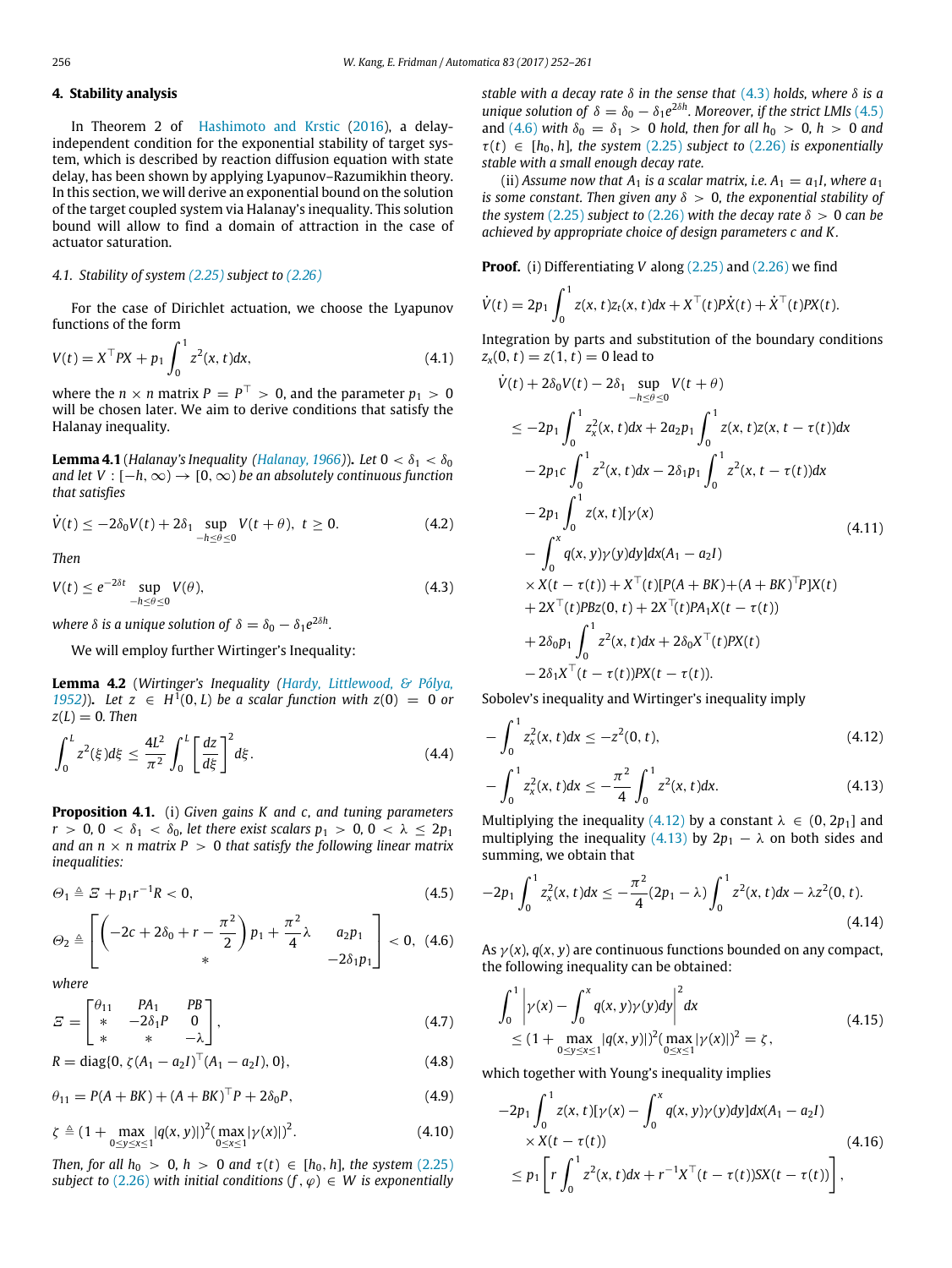where

<span id="page-5-6"></span>
$$
S = \zeta (A_1 - a_2 I)^{\top} (A_1 - a_2 I). \tag{4.17}
$$

Set  $\eta_1(t) = \text{col}\{X(t), X(t-\tau(t)), Z(0, t)\}, \eta_2(t) = \text{col}\{Z(x, t), Z(x, t)$  $\tau(t)$ )}. Then substituting [\(4.14\),](#page-4-7) [\(4.16\)](#page-4-8) into [\(4.11\)](#page-4-9) yields

$$
\dot{V}(t) + 2\delta_0 V(t) - 2\delta_1 \sup_{-h \le \theta \le 0} V(t + \theta)
$$
  

$$
\le \sum_{i=1}^2 \int_0^1 \eta_i^{\top}(t) \Theta_i \eta_i(t) dx \le 0
$$

if the LMIs  $\Theta_1$  < 0 and  $\Theta_2$  < 0 hold. Therefore, the feasibility of  $\Theta_1$  < 0 and  $\Theta_2$  < 0 guarantees that the Halanay inequality [\(4.3\)](#page-4-2) holds meaning that the system [\(2.25\)](#page-3-1) subject to [\(2.26\)](#page-3-2) is exponentially stable.

The feasibility of strict inequalities [\(4.5\)](#page-4-3) and [\(4.6\)](#page-4-4) with  $\delta_1$  =  $\delta_0 > 0$  implies feasibility of these inequalities with  $\bar{\delta}_0$  and  $\bar{\delta}_1$  given by  $\bar{\delta}_0 = \delta_0 + \epsilon > \delta_0 = \bar{\bar{\delta}}_1$  for small enough  $\epsilon > 0$ . Since Halanay's inequality holds with  $\bar{\delta}_0$  and  $\bar{\delta}_1$ , the system is exponentially stable with a small enough decay rate.

(ii) The decay rate bound can be enlarged if for given  $\delta_1 > 0$  we can enlarge  $\delta_0 > \delta_1$  subject to  $\Theta_1 < 0$ ,  $\Theta_2 < 0$ . Applying Schur complement theorem, we obtain

$$
E < 0 \Longleftrightarrow P(A + BK) + (A + BK)^{\top} P + \lambda^{-1} P B B^{\top} P + [2\delta_0 + (2\delta_1)^{-1} a_1^2] P < 0.
$$
 (4.18)

Multiplying the last inequality by  $Q = P^{-1}$  from left and right we arrive at

<span id="page-5-2"></span>
$$
E < 0 \Longleftrightarrow (A + BK)Q + Q(A + BK)^{\top} + \lambda^{-1}BB^{\top}
$$
  
+ 
$$
[2\delta_0 + (2\delta_1)^{-1}a_1^2]Q < 0.
$$
 (4.19)

Since  $(A, B)$  is controllable, for any  $0 < \delta_1 < \delta_0$  and  $0 < \lambda \leq 2$ , we can choose *K* such that Lyapunov inequality [\(4.19\)](#page-5-2) has a solution  $Q > 0$ . Then there exist large enough  $r > 0$  and  $p_1 = 1$  such that [\(4.5\)](#page-4-3) holds.

By Schur complement theorem,

<span id="page-5-3"></span>
$$
\Theta_2 < 0 \iff -2c + 2\delta_0 - \frac{\pi^2}{4}(2 - \lambda p_1^{-1}) + r \\
 \quad + (2\delta_1)^{-1}a_2^2 < 0.\n \tag{4.20}
$$

With the chosen above parameters  $\delta_0$ ,  $\delta_1$ ,  $p_1$ ,  $\lambda$  and  $r$ , [\(4.20\)](#page-5-3) always holds for large enough *c*. Thus, given *h*, any decay rate bound may be achieved by appropriate choice of design parameters *c* and  $K$ .  $\square$ 

<span id="page-5-1"></span>**Remark 4.1.** Less conservative delay-dependent stability conditions for system [\(2.25\)](#page-3-1) subject to [\(2.26\)](#page-3-2) with fast varying delays can be derived by using Lyapunov–Krasovskii approach similar to [Fridman](#page-9-11) [\(2014\)](#page-9-11) and [Fridman](#page-9-13) [and](#page-9-13) [Blighovsky](#page-9-13) [\(2012\)](#page-9-13). In fact, one can consider the following Lyapunov–Krasovskii functional

$$
V(t) = X^{\top}(t)PX(t) + \int_{t-h}^{t} e^{-2\delta_0(t-s)}X^{\top}(s)SX(s)ds
$$
  
+ 
$$
h \int_{-h}^{0} \int_{t+\theta}^{t} e^{-2\delta_0(t-s)}\dot{X}^{\top}(s)R\dot{X}(s)dsd\theta
$$
  
+ 
$$
p_1 \int_{0}^{1} z^2(x,t)dx
$$

combined with the Halanay inequality, where  $P, S, R > 0$  are some matrices, and  $p_1 > 0$  is a constant. The resulting conditions will be always feasible for small enough *h* provided  $(A + A_1, B)$  is controllable.

**Remark 4.2.** The original system  $(2.1)$  is equivalent to system  $(2.11)$  under the invertible transformation  $(2.5)$ , and  $(2.10)$ . Therefore, under the conditions of [Proposition 4.1,](#page-4-1) for the original system [\(2.1\),](#page-1-0) the same decay rate can be guaranteed by the controller *U*(*t*) given by [\(2.24\)](#page-2-4) .

# *4.2. Stability of system [\(2.25\)](#page-3-1) subject to [\(2.28\)](#page-3-4)*

For the case of Neumann actuation, we choose the Lyapunov function

$$
V_1(t) = V(t) + p_2 ||z_x||^2 = X^\top PX + p_1 ||z||^2 + p_2 ||z_x||^2.
$$

where the  $n \times n$  matrix  $P = P^{\top} > 0$ , the parameters  $p_1 > 0$  and  $p_2 > 0$  will be chosen later, and  $V(t)$  is defined by [\(4.1\).](#page-4-10)

**Remark 4.3.** Similar to the case of Dirichlet actuation, for the proof of the stability of system [\(2.25\)](#page-3-1) subject to [\(2.28\),](#page-3-4) we can choose  $p_2 = 0$ . For finding a domain of attraction under Neumann actuation in the presence of actuator saturation, we need  $p_2 > 0$ (see Section [5\)](#page-6-0).

<span id="page-5-0"></span>**Proposition 4.2.** (i) *Given gains K and c, and tuning parameters*  $r > 0$ ,  $0 < r_1 < 2$ ,  $0 < \delta_1 < \delta_0$ , let there exist an  $n \times n$  matrix *P* > 0*, and scalars*  $p_1$  *> 0<i>,*  $p_2$  *> 0,*  $\lambda$  *> 0 and*  $\lambda_1$   $\geq$  0 *that satisfy the LMIs*

<span id="page-5-4"></span>
$$
\bar{\Theta}_1 \triangleq \Theta_1 + p_2 r_1^{-1} R = \mathcal{Z} + (p_1 r^{-1} + p_2 r_1^{-1}) R < 0,\tag{4.21}
$$

<span id="page-5-8"></span>
$$
\bar{\Theta}_2 \triangleq \begin{bmatrix} (-2c + 2\delta_0 + r)p_1 + 2\lambda & a_2p_1 & 0 \\ * & -2\delta_1p_1 & -a_2p_2 \\ * & * & \theta_{33} \end{bmatrix} < 0, \quad (4.22)
$$

*and the inequality*

<span id="page-5-5"></span>
$$
-2p_1 - 2p_2c + \lambda + 2\delta_0 p_2 - \frac{\pi^2}{4}\lambda_1 \le 0,
$$
\n(4.23)

*where* Ξ*, R are defined by* [\(4.7\)](#page-4-11) and [\(4.8\)](#page-4-12) *respectively,*

$$
\theta_{33} = -(2 - r_1)p_2 + \lambda_1.
$$

*Then, for all*  $h_0 > 0$ ,  $h > 0$  *and*  $\tau(t) \in [h_0, h]$ , the system [\(2.25\)](#page-3-1) *subject to* [\(2.28\)](#page-3-4) *with initial condition*  $(f, \varphi) \in W$  *is exponentially stable with a decay rate*  $\delta$ , where  $\delta$  *is a unique solution of*  $\delta = \delta_0$  −  $\delta_1 e^{2\delta h}$ . Moreover, if [\(4.21\)](#page-5-4)[–\(4.23\)](#page-5-5) hold with  $\delta_0 = \delta_1 > 0$ , then for all  $h_0 > 0$  *and h*  $> 0$ *, the system* [\(2.25\)](#page-3-1) *subject to* [\(2.28\)](#page-3-4) *is exponentially stable with a small enough decay rate for all*  $\tau(t) \in [h_0, h]$ *.* 

(ii) *Assume now that*  $A_1$  *is a scalar matrix, i.e.*  $A_1 = a_1 I$ *, where*  $a_1$ *is some constant. Then given any* δ > 0*, the exponential stability of the system* [\(2.25\)](#page-3-1) *subject to* [\(2.28\)](#page-3-4) *with the decay rate*  $\delta > 0$  *can be achieved.*

**Proof.** (i) Taking the time derivative of the Lyapunov function along the solution of  $(2.25)$  subject to  $(2.28)$ , and from  $(4.11)$  we get

<span id="page-5-7"></span>
$$
\dot{V}_1(t) + 2\delta_0 V_1(t) - 2\delta_1 \sup_{-h \le \theta \le 0} V_1(t + \theta)
$$
\n
$$
\le -2p_1 \int_0^1 z_x^2(x, t) dx + 2a_2 p_1 \int_0^1 z(x, t) z(x, t - \tau(t)) dx
$$
\n
$$
-2p_1 c \int_0^1 z^2(x, t) dx - 2p_2 c \int_0^1 z_x^2(x, t) dx
$$
\n
$$
-2p_2 \int_0^1 z_{xx}^2(x, t) dx - 2a_2 p_2 \int_0^1 z_{xx}(x, t) z(x, t - \tau(t)) dx
$$
\n
$$
-2 \int_0^1 [p_1 z(x, t) - p_2 z_{xx}(x, t)] [ \gamma(x)
$$
\n
$$
- \int_0^x q(x, y) \gamma(y) dy ] dx
$$
\n
$$
\times (A_1 - a_2) X(t - \tau(t))
$$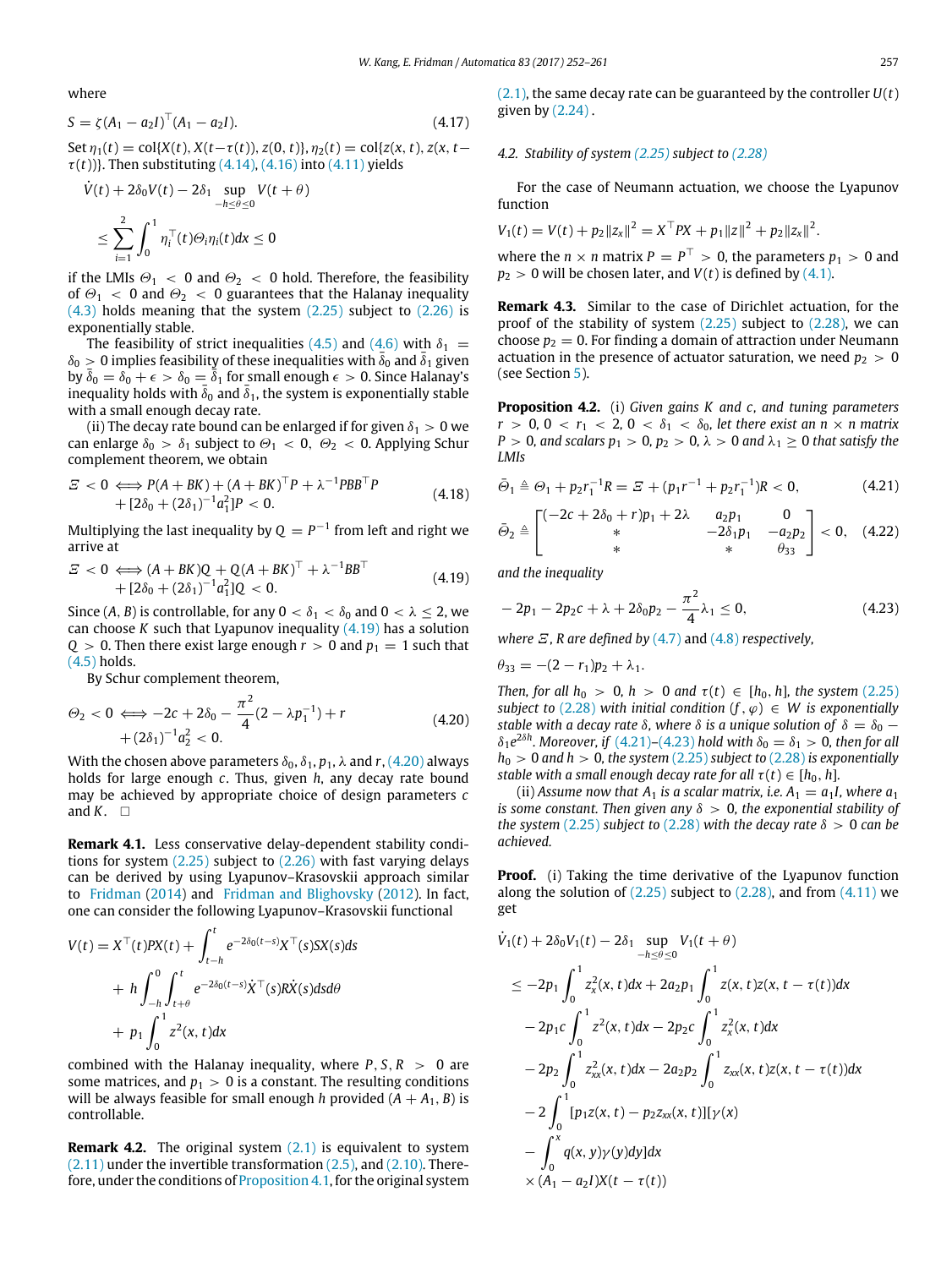+ 
$$
X^{\top}(t)[P(A + BK) + (A + BK)^{\top}P]X(t)
$$
  
\n+  $2X^{\top}(t)PBz(0, t) + 2X^{\top}(t)PA_1X(t - \tau(t))$   
\n+  $2\delta_0p_1 \int_0^1 z^2(x, t)dx + 2\delta_0p_2 \int_0^1 z_x^2(x, t)dx$   
\n+  $2\delta_0X^{\top}(t)PX(t) - 2\delta_1X^{\top}(t - \tau(t))PX(t - \tau(t))$   
\n-  $2\delta_1p_2 \int_0^1 z_x^2(x, t - \tau(t))dx - 2\delta_1p_1 \int_0^1 z^2(x, t - \tau(t))dx.$  (4.24)

From Young's inequality, we have [\(4.16\)](#page-4-8) and

$$
2\int_0^1 p_2 z_{xx}(x, t)[\gamma(x) - \int_0^x q(x, y)\gamma(y)dy]dx(A_1 - a_2I)
$$
  
× X(t - \tau(t))  
≤ p<sub>2</sub>[r<sub>1</sub>  $\int_0^1 z_{xx}^2(x, t)dx + r_1^{-1}X^\top(t - \tau(t))SX(t - \tau(t))],$  (4.25)

where  $r_1 > 0$  and *S* is defined by [\(4.17\).](#page-5-6)

By using Agmon's and Wirtinger's inequalities, we have

$$
|z(0, t)|^2 \leq 2||z||^2 + ||z_x||^2, ||z_x||^2 \leq \frac{4}{\pi^2}||z_{xx}||^2.
$$

Hence,

<span id="page-6-1"></span>
$$
0 \leq \lambda [||z_x||^2 + 2||z||^2 - |z(0, t)|^2], \tag{4.26}
$$

<span id="page-6-2"></span>
$$
0 \leq \lambda_1 [\|z_{xx}\|^2 - \frac{\pi^2}{4} \|z_x\|^2], \tag{4.27}
$$

where  $\lambda$ ,  $\lambda_1 > 0$  are some constants.

Set  $\eta_1(t) = \text{col}\{X(t), X(t - \tau(t)), Z(0, t)\}, \eta_2(t) =$  $col{z(x, t), z(x, t - \tau(t)), z_{xx}(x, t)}$ . Let  $\Theta_1$  be defined by [\(4.5\)](#page-4-3) and *R* by [\(4.8\).](#page-4-12) We add [\(4.26\)](#page-6-1) and [\(4.27\)](#page-6-2) to [\(4.24\).](#page-5-7) Then we obtain

$$
\dot{V}_1(t) + 2\delta_0 V_1(t) - 2\delta_1 \sup_{-h \le \theta \le 0} V_1(t + \theta)
$$
\n
$$
\le \sum_{i=1}^2 \int_0^1 \eta_i^{\top}(t) \bar{\Theta}_i \eta_i(t) dx \qquad (4.28)
$$
\n
$$
-(2p_1 + 2p_2 c - \lambda - 2\delta_0 p_2 + \frac{\pi^2}{4} \lambda_1) \int_0^1 z_x^2(x, t) dx \le 0
$$

if the LMIs  $\bar{\Theta}_1$   $\ < \ 0, \ \bar{\Theta}_2 \ < \ 0$  are feasible and the inequality [\(4.23\)](#page-5-5) holds. Application of Halanay's inequality, completes the proof of (i).

(ii) By (ii) of [Proposition 4.1,](#page-4-1)  $\Theta_1$  < 0 is feasible for given  $0 < \delta_1 < \delta_0$  and appropriate *K*. Then for  $r_1 = 1$  and small enough  $p_2 > 0$ ,  $\bar{\Theta}_1 < 0$  is feasible.

Now given  $0 < \delta_1 < \delta_0$ ,  $\lambda > 0$ ,  $p_1 = 1$ ,  $p_2 > 0$ , and  $\lambda_1 \ge 0$ such that  $\theta_{33}$  < 0, we show that [\(4.22\)](#page-5-8) and [\(4.23\)](#page-5-5) are feasible for appropriate choice of large enough  $c > 0$ . For  $(4.23)$ , this is evident. For [\(4.22\),](#page-5-8) this is true by Schur complements theorem.  $\Box$ 

**Remark 4.4.** For simplicity only, in the cascade model we consider a constant coefficient *a* of the undelayed term *au*(*x*, *t*). For the variable *a*(*s*), one have to modify kernels of the transformations similarly to [Hashimoto](#page-9-16) [and](#page-9-16) [Krstic](#page-9-16) [\(2016\)](#page-9-16). Halanay's inequality is applicable for the resulting target system.

#### <span id="page-6-0"></span>**5. Control under saturation: regional stabilization**

In this section, we consider  $(2.1)$  with the control law which is subject to the following amplitude constraint:

$$
|U(t)| \le \bar{u}.\tag{5.1}
$$

Denote the state trajectory of [\(2.1\)](#page-1-0) subject to Dirichlet or Neumann boundary actuation with the initial condition  $(X_0, u_0) \triangleq$  $(f(\theta), \psi(\cdot, \theta)) \in W_1$  by  $(X(t; X_0), u(x, t; u_0))$ .

For the case of Dirichlet actuation, the domain of attraction of the closed-loop original system is then the set

<span id="page-6-3"></span>
$$
\tilde{S} = \left\{ (X_0, u_0) \in W_1 : \lim_{t \to \infty} ||(X(t; X_0), u(x, t; u_0))||_{\mathcal{H}} = 0 \right\}.
$$
 (5.2)

For the case of Neumann actuation, the domain of attraction of the closed-loop original system is given by  $(5.2)$ , where  $\mathcal H$  is replaced by  $\mathcal{H}_1$ .

#### *5.1. Dirichlet control under saturation*

We first find domain of attraction for the closed-loop target system. Denoting the state trajectory of closed-loop target system with the initial condition  $(X_0, z_0) \triangleq (f(\theta), \varphi(\cdot, \theta)) \in W$  by  $(X(t; X_0), z(x, t; z_0))$ , the domain of attraction of the closed-loop target system is then the set

$$
S = \left\{ (X_0, z_0) \in W : \lim_{t \to \infty} ||(X(t; X_0), z(x, t; z_0))||_{\mathcal{H}} = 0 \right\}.
$$

We will obtain an estimate  $\mathcal{X}_{\beta} \subset \mathcal{S}$  on the domain of attraction, where

$$
\mathcal{X}_{\beta} = \left\{ (X_0, z_0) \in W : \max_{[-h,0]} |X_0|^2 + \max_{[-h,0]} ||z_0||^2 \leq \beta^{-1} \right\},\
$$

 $\beta > 0$  is a scalar that will be minimized in the sequel. We design the state feedback controller in the form:

<span id="page-6-4"></span>
$$
U_{sat}(t) = sat(U(t), \bar{u}), \qquad (5.3)
$$

where  $U(t)$  is given by  $(2.24)$ .

Applying the latter control law  $(5.3)$ , we represent the saturated closed-loop target system as the system [\(2.25\)](#page-3-1) with the following boundary condition:

<span id="page-6-6"></span>
$$
z(1, t) = sat(U(t), \bar{u}) - U(t).
$$
\n(5.4)

From [\(2.24\),](#page-2-4) *U*(*t*) admits the following representation:

$$
U(t) = \int_0^1 n(1, y)w(y, t)dy + \psi(1)X(t)
$$
  
+ 
$$
\int_0^1 l(1, y)z(y, t)dy
$$
  
= 
$$
\int_0^1 n(1, y) \left[ z(y, t) + \int_0^y l(y, s)z(s, t)ds \right] dy
$$
  
+ 
$$
\psi(1)X(t) + \int_0^1 l(1, y)z(y, t)dy,
$$

provided saturation is avoided. Denote

$$
c_1 = |\psi(1)|, c_2 = \max_{\substack{0 \le y \le 1 \\ y \le y \le 1}} |n(1, y)| \left(1 + \max_{\substack{0 \le y \le x \le 1}} |l(x, y)|\right) + \max_{\substack{0 \le y \le 1}} |l(x, y)|
$$

Due to  $(2.19)$  and  $(2.23)$ ,  $n(x, y)$  and  $l(x, y)$  are continuous functions bounded on any compact. Then Jensen's inequality implies

$$
|U(t)| \leq c_1 |X| + c_2 \|z\|.
$$

Applying Young's inequality, we obtain

<span id="page-6-5"></span>
$$
|U(t)|^2 \le 2c_1^2 |X|^2 + 2c_2^2 ||z||^2.
$$
 (5.5)  
Given  $\bar{u} > 0$ , we define the following set:

$$
\mathcal{L}(c_1, c_2, \bar{u}) = \left\{ (X, z) \in \mathcal{H} : c_1^2 |X|^2 + c_2^2 \|z\|^2 \leq \frac{\bar{u}^2}{2} \right\}.
$$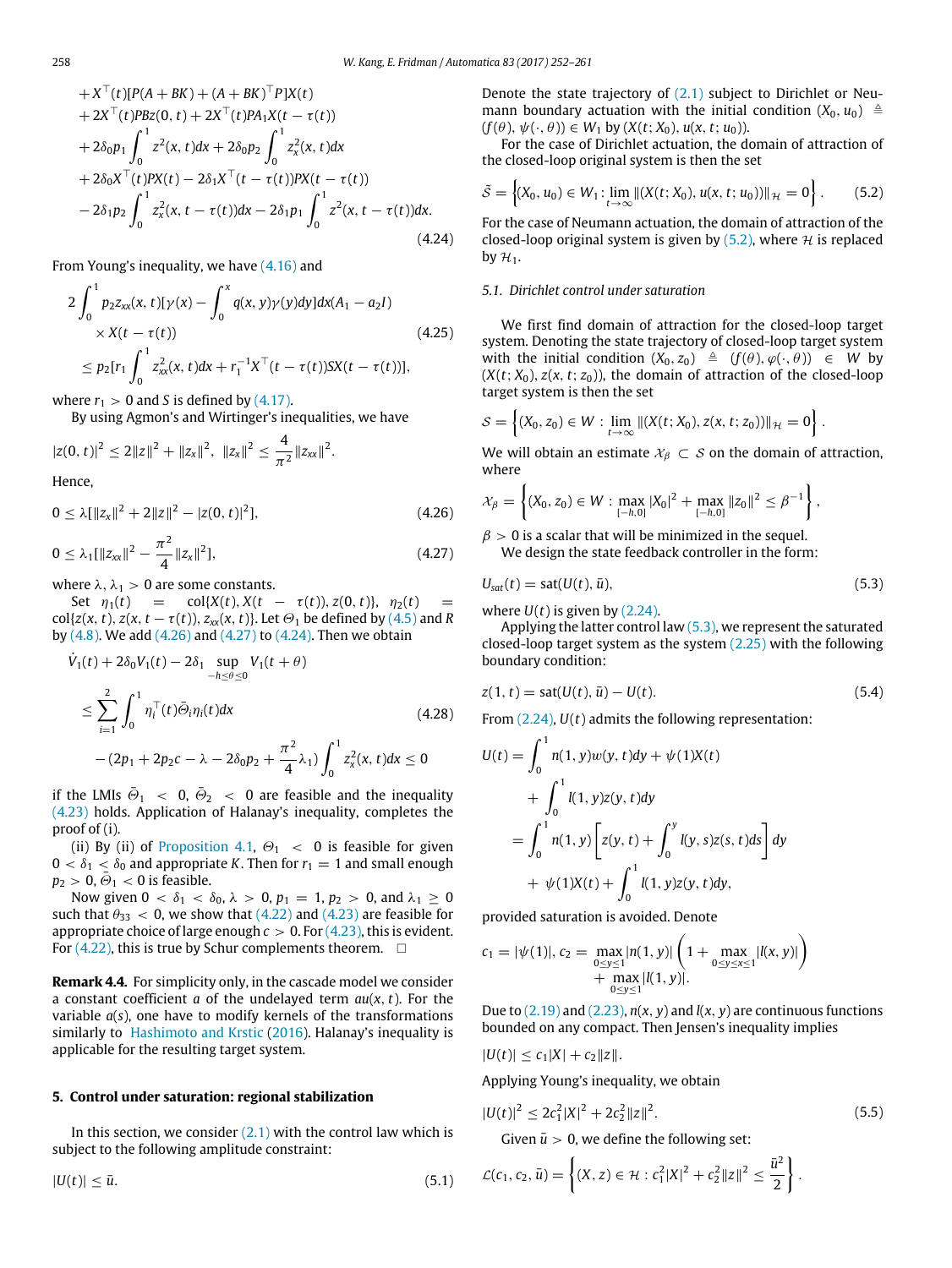From the inequality  $(5.5)$  and the definition above, we can obtain the following implication: if  $(X, z) \in \mathcal{L}(c_1, c_2, \bar{u})$ , then  $|U(t)| \leq \bar{u}$ , and the saturation is avoided. Thus, the system [\(2.25\)](#page-3-1) subject to [\(5.4\)](#page-6-6) admits the linear representation [\(2.25\)](#page-3-1) subject to [\(2.26\).](#page-3-2)

From [Proposition 4.1,](#page-4-1) we find that if there exist  $0 < \delta_1 = \delta_0$ such that the strict LMIs  $(4.5)$ ,  $(4.6)$  are feasible, then the following inequality holds

$$
X^{\top}(t)PX(t) + p_1 \int_0^1 z^2(x, t) dx = V(t) \le \sup_{-h \le \theta \le 0} V(\theta)
$$
  
 
$$
\le \lambda_{\max}(P) \max_{[-h,0]} |X_0|^2 + p_1 \max_{[-h,0]} ||z_0||^2, \ \forall t \ge 0.
$$

Hence, the following inequalities:

<span id="page-7-1"></span>
$$
P \leq \beta I, \ p_1 \leq \beta \tag{5.6}
$$

guarantee that the trajectories  $(X(t; X_0), Z(x, t; z_0))$  starting from initial function ( $X_0, z_0$ )  $\in \mathcal{X}_\beta$  remain within  $\mathcal{X}_z$ , where

$$
\mathcal{X}_z = \left\{ (X,z) \in \mathcal{H} : X^\top(t)PX(t) + p_1 \int_0^1 z^2(x,t)dx \leq 1 \right\}.
$$

The "ellipsoid"  $\mathcal{X}_z$  is contained in  $\mathcal{L}(c_1, c_2, \bar{u})$ , if the following implication holds

$$
X^{\top}(t)PX(t) + p_1 \int_0^1 z^2(x, t)dx \le 1
$$
  
\n
$$
\implies c_1^2 |X(t)|^2 + c_2^2 ||z(x, t)||^2 \le \frac{\bar{u}^2}{2}
$$

for all  $(X(t), z(x, t))$ , i.e. if

$$
c_1^2 |X(t)|^2 + c_2^2 ||z(x, t)||^2
$$
  
\n
$$
\leq \frac{\bar{u}^2}{2} \left[ X^\top(t) P X(t) + p_1 \int_0^1 z^2(x, t) dx \right].
$$

The latter inequality is guaranteed if

<span id="page-7-0"></span>
$$
P\frac{\bar{u}^2}{2} - c_1^2 I \ge 0, \ p_1 \frac{\bar{u}^2}{2} - c_2^2 \ge 0.
$$
 (5.7)

Therefore, the inequalities [\(5.7\)](#page-7-0) guarantee the saturation avoidance, and together with [Proposition 4.1](#page-4-1) and condition [\(5.6\)](#page-7-1) imply that

$$
\lim_{t \to \infty} \|(X(t; X_0), z(x, t; z_0))\|_{\mathcal{H}} = 0.
$$

Returning to the original system by the transformation  $(2.5)$  and [\(2.10\),](#page-1-7) we have

<span id="page-7-6"></span>
$$
||z|| \le \left[1 + \max_{0 \le y \le x \le 1} |q(x, y)|\right] ||w||, \tag{5.8}
$$

<span id="page-7-7"></span>
$$
||w|| \le \left[1 + \max_{0 \le y \le x \le 1} |k(x, y)|\right] ||u|| + \left[\max_{0 \le x \le 1} |\gamma(x)|\right] |X|.
$$
 (5.9)  
Hence,

<span id="page-7-2"></span>
$$
|X|^2 + ||z||^2 \le M_1 |X|^2 + M_2 ||u||^2,
$$

where

$$
M_1 = 1 + 2 \left[ \max_{0 \le x \le 1} |\gamma(x)| \left( 1 + \max_{0 \le y \le x \le 1} |q(x, y)| \right) \right]^2,
$$
  
\n
$$
M_2 = 2 \left[ 1 + \max_{0 \le y \le x \le 1} |k(x, y)| \right]^2 \left[ 1 + \max_{0 \le y \le x \le 1} |q(x, y)| \right]^2.
$$

Denote

$$
\mathcal{X}_u = \left\{ (X_0, u_0) \in W_1 : M_1 \max_{[-h,0]} |X_0|^2 + M_2 \max_{[-h,0]} ||u_0||^2 \leq \beta^{-1} \right\}.
$$

It follows from the inequality  $(5.10)$  that if the initial function of [\(2.1\)](#page-1-0) with the Dirichlet boundary actuation [\(5.3\)](#page-6-4) satisfies ( $X_0$ ,  $u_0$ ) ∈  $x<sub>u</sub>$ , then by backstepping transformation, the initial function of [\(2.25\)](#page-3-1) subject to [\(5.4\)](#page-6-6) satisfies  $(X_0, z_0) \in X_\beta$ . The following is thus obtained:

<span id="page-7-3"></span>**Theorem 5.1.** *Given gains K and c, and tuning parameters*  $r > 0$ *,*  $0 < \delta_1 = \delta_0$ , let there exist an  $n \times n$  matrix  $P > 0$  and scalars  $p_1 > 0$ ,  $0 \leq \lambda \leq 2p_1$  *that satisfy LMIs* [\(4.5\)](#page-4-3), [\(4.6\)](#page-4-4) with notations given *by* [\(4.7\)](#page-4-11)–[\(4.10\)](#page-4-13) *and LMIs* [\(5.6\)](#page-7-1), [\(5.7\)](#page-7-0)*. Then for all*  $h_0 > 0$  *and*  $h > 0$ *, the classical solutions of* [\(2.1\)](#page-1-0) *with Dirichlet boundary actuation* [\(5.3\)](#page-6-4) *starting from initial functions*  $(X_0, u_0) \in X_u$  *converge to zero for all delays* τ *subject to* [\(2.4\)](#page-1-11)*, i.e.*

 $\lim_{t\to\infty}$   $\|(X(t; X_0), u(x, t; u_0))\|_{\mathcal{H}} = 0.$ 

**Example 5.1.** Consider [\(2.1\)](#page-1-0) with Dirichlet actuation, and the scalar  $x(t) \in \mathbb{R}$  with  $A = 1$ ,  $B = 1$ ,  $A_1 = 0.4$ ,  $a_2 = 0.1$ ,  $a = 0.2$ , and  $\bar{u}$  = 20. For the target system [\(2.25\),](#page-3-1) we choose *K* = −2, *c* = 0.8. In order to enlarge the volume of the ellipsoid inside of the domain of attraction, we would like to minimize  $\beta$ . By [Proposition 4.1,](#page-4-1) with  $\delta_0 = \delta_1 = 0.3$ ,  $c_1 = 0.91$ ,  $c_2 = 2.93$ ,  $r = 1$ , we obtain that min  $\beta = 0.0739$ , and the largest obtained ellipsoid inside of domain of attraction is given by

$$
\mathcal{X}_{\beta} = \left\{ (X_0, z_0) \in W : \max_{[-h,0]} |X_0|^2 + \max_{[-h,0]} ||z_0||^2 \le 13.53 \right\}.
$$

By [Theorem 5.1,](#page-7-3) with  $M_1 = 18.15$ ,  $M_2 = 30.31$ , we obtain

$$
\mathcal{X}_u = \left\{ (X_0, u_0) \in W_1 \colon 1.34 \max_{[-h,0]} |X_0|^2 + 2.24 \max_{[-h,0]} ||u_0||^2 \le 1 \right\}.
$$

Next, a finite difference method is applied to compute the state of the closed-loop system. The steps of space and time are taken as 0.04 and 0.0002, respectively. We choose the delay  $\tau(t) \equiv h$  = 0.4. [Fig. 1](#page-8-0) shows the state of the system starting from the initial condition  $X(\theta) = 0.82$ ,  $u(x, \theta) = 0.29 \cos(\pi x) (\theta \in [-0.4, 0]),$ which is inside the ellipsoid  $\mathcal{X}_u$ . Here

$$
1.34 \max_{[-h,0]} |X_0|^2 + 2.24 \max_{[-h,0]} ||u_0||^2 = 0.99 < 1.
$$

It is seen from [Fig. 1](#page-8-0) that the state converges. Simulations of the state starting outside the ellipsoid  $\mathcal{X}_u$  from  $X(\theta) \equiv 5$  and  $u(x, \theta) \equiv$  $4\cos(\pi x)$  ( $\theta \in [-0.4, 0]$ ) illustrate that this state is unbounded. See the corresponding plots in [Kang](#page-9-29) [and](#page-9-29) [Fridman](#page-9-29) [\(2017\)](#page-9-29).

#### *5.2. Neumann control under saturation*

For the case of Neumann actuation, the domain of attraction of the closed-loop target system is the set

$$
S = \left\{ (X_0, z_0) \in W : \lim_{t \to \infty} ||(X(t; X_0), z(x, t; z_0))||_{\mathcal{H}_1} = 0 \right\}.
$$

We will obtain an estimate  $\mathcal{X}_{\beta} \subset \mathcal{S}$  of the domain of attraction, where

$$
\mathcal{X}_{\beta} = \left\{ (X_0, z_0) \in W : \max_{[-h,0]} |X_0|^2 + \max_{[-h,0]} \|z_0\|^2 + \max_{[-h,0]} \|z_0\|^2 \le \beta^{-1} \right\},\
$$

 $\beta > 0$  is a scalar that will be minimized in the sequel.

Then we design the state feedback controller in the following form

<span id="page-7-4"></span>
$$
U_{sat}(t) = sat(U(t), \bar{u}), \qquad (5.11)
$$

where  $U(t)$  is given by  $(2.27)$ .

 $(5.10)$ 

Applying the latter control law [\(5.11\),](#page-7-4) we represent the saturated closed-loop target system into the system [\(2.25\)](#page-3-1) with the following boundary condition:

<span id="page-7-5"></span>
$$
z_x(1, t) = sat(U(t), \bar{u}) - U(t).
$$
\n(5.12)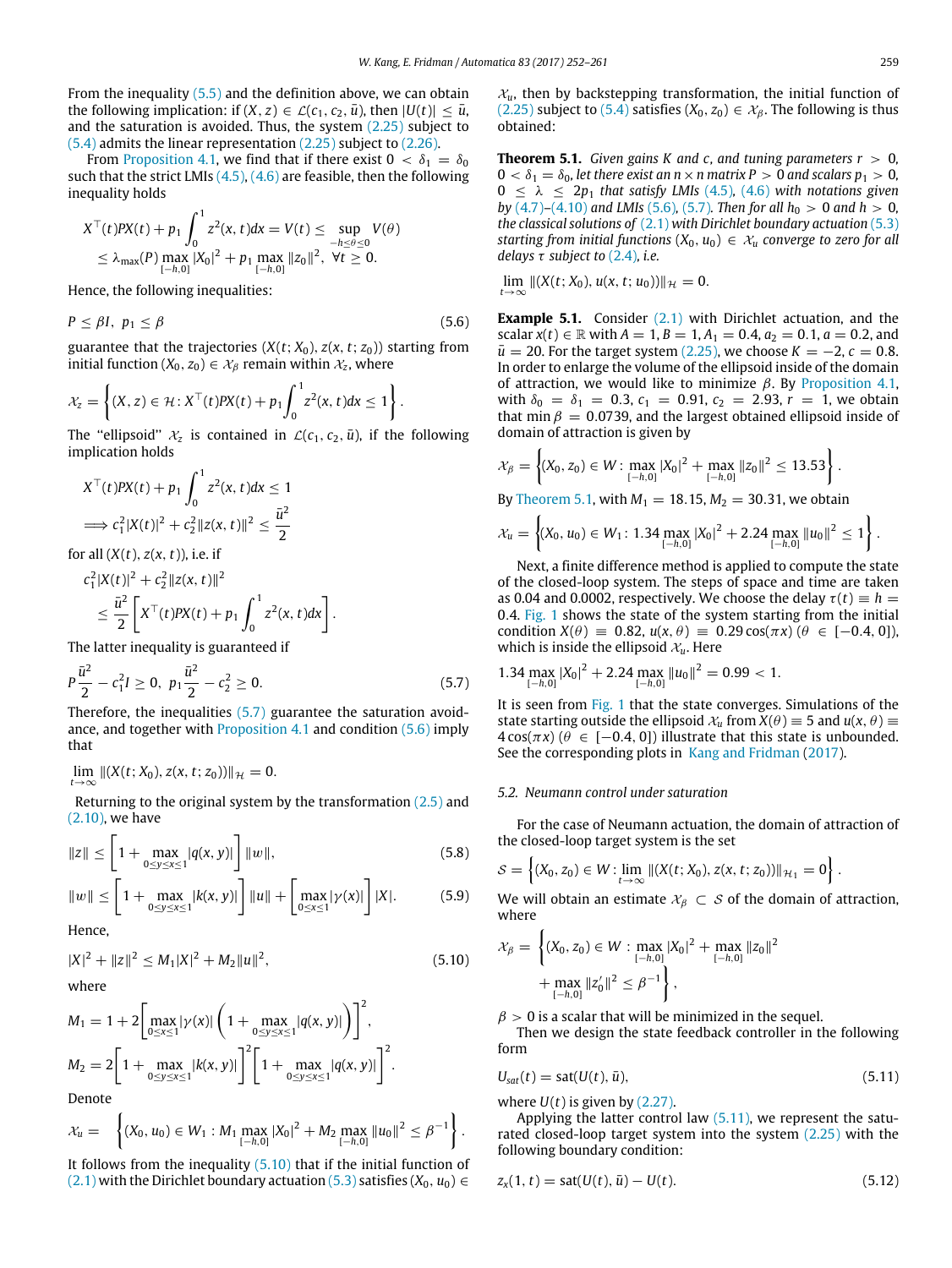<span id="page-8-0"></span>

**Fig. 1.** State with initial condition inside  $x_u$ .

In this case, from [\(2.27\),](#page-3-3) *U*(*t*) admits the representation:

$$
U(t) = \int_0^1 n_x(1, y)w(y, t)dy + \psi'(1)X(t)
$$
  
+  $l(1, 1)Z(1, t) + \int_0^1 l_x(1, y)Z(y, t)dy$   
=  $\int_0^1 n_x(1, y) \left[ Z(y, t) + \int_0^y l(y, s)Z(s, t)ds \right] dy$   
+  $\psi'(1)X(t) + l(1, 1)Z(1, t) + \int_0^1 l_x(1, y)Z(y, t)dy.$ 

Here we use the fact that  $n(1, 1) = 0$ .

Denote  $c_1 = |\psi'(1)|$ ,  $c_2 = \sqrt{2}|\ell(1, 1)| + \xi$ ,  $c_3 = |\ell(1, 1)|, \xi \triangleq$  $\max_{0 \leq y \leq 1} |n_x(1, y)|(1 + \max_{0 \leq x \leq y \leq 1} |l(x, y)|) + \max_{0 \leq y \leq 1} |l_x(1, y)|$ . Applying Jensen's and Young's inequalities, we obtain

$$
|U(t)| \leq |l(1,1)||z(1,t)| + |\psi'(1)||X(t)| + \xi ||z(x,t)||.
$$

By using Agmon's inequality, we have

$$
|z(1, t)|^2 \le 2||z(x, t)||^2 + ||z_x(x, t)||^2.
$$
  
Then, 
$$
|U(t)|^2 \le 3\left[c_1^2|X|^2 + c_2^2||z||^2 + c_3^2||z_x||^2\right].
$$

Given  $\bar{u} > 0$ , we define the following set:

<span id="page-8-1"></span>
$$
\mathcal{L}(c_1, c_2, c_3, \bar{u}) = \left\{ (X, z) \in \mathcal{H}_1 : c_1^2 |X|^2 + c_2^2 \|z\|^2 + c_3^2 \|z_x\|^2 \le \frac{\bar{u}^2}{3} \right\}.
$$
\n(5.13)

From the definition [\(5.13\),](#page-8-1) we can obtain: if  $(X, z) \in \mathcal{L}(c_1, c_2, c_3, \bar{u})$ , then  $|U(t)| \leq \bar{u}$ , and the saturation is avoided. Thus, the system [\(2.25\)](#page-3-1) subject to [\(5.12\)](#page-7-5) admits the linear representation [\(2.25\)](#page-3-1) subject to  $(2.28)$ .

From [Proposition 4.2,](#page-5-0) we find that if there exist  $0 < \delta_1 = \delta_0$ such that LMIs [\(4.21\)](#page-5-4)[–\(4.23\)](#page-5-5) are feasible, then for all  $t \geq 0$ , the following inequality holds:

$$
X^{\top}PX + p_1||z||^2 + p_2||z_x||^2
$$
  
\n
$$
\leq \lambda_{\max}(P) \max_{[-h,0]} |X_0|^2 + p_1 \max_{[-h,0]} ||z_0||^2 + p_2 \max_{[-h,0]} ||z'_0||^2.
$$

Hence, the following inequalities:

<span id="page-8-3"></span>
$$
P \leq \beta I, \ p_1 \leq \beta, \ p_2 \leq \beta \tag{5.14}
$$

guarantee that the trajectories  $(X(t; X_0), z(x, t; z_0))$  starting from initial function  $(X_0, z_0) \in \mathcal{X}_\beta$  remain within  $\mathcal{X}_z$ , where

$$
\mathcal{X}_z = \left\{ (X, z) \in \mathcal{H}_1 : X^\top P X + p_1 \|z\|^2 + p_2 \|z_x\|^2 \leq 1 \right\}.
$$

Note that the ellipsoid  $\mathcal{X}_z$  is contained in  $\mathcal{L}(c_1, c_2, c_3, \bar{u})$ , if the following implication holds

$$
X^{\top}PX + p_1 ||z||^2 + p_2 ||z_x||^2 \le 1
$$
  
\n
$$
\implies c_1^2 |X|^2 + c_2^2 ||z||^2 + c_3^2 ||z_x||^2 \le \frac{\bar{u}^2}{3}
$$

for all (*X*(*t*), *z*(*x*, *t*)), i.e. if

$$
c_1^2 |X|^2 + c_2^2 \|z\|^2 + c_3^2 \|z_x\|^2
$$
  
\n
$$
\leq \frac{\bar{u}^2}{3} \left[ X^{\top} P X + p_1 \|z\|^2 + p_2 \|z_x\|^2 \right].
$$

The latter inequality is guaranteed if

<span id="page-8-2"></span>
$$
P\frac{\bar{u}^2}{3} - c_1^2 I \ge 0, \ p_1 \frac{\bar{u}^2}{3} - c_2^2 \ge 0, \ p_2 \frac{\bar{u}^2}{3} - c_3^2 \ge 0. \tag{5.15}
$$

Therefore, the inequalities [\(5.15\)](#page-8-2) guarantee the saturation avoidance, and together with [Proposition 4.2](#page-5-0) and the condition [\(5.14\)](#page-8-3) imply that

$$
\lim_{t\to\infty} \|(X(t;X_0),z(x,t;z_0))\|_{\mathcal{H}_1}=0.
$$

Returning to the original system by the transformation  $(2.5)$  and [\(2.10\),](#page-1-7) we obtain that

$$
||z_x|| \le ||u_x|| + \max_{0 \le y \le x \le 1} |k_x(x, y)| ||u|| + \max_{0 \le x \le 1} |\gamma'(x)||X|
$$
  
+ 
$$
\left[ \max_{0 \le x \le 1} |q(x, x)| + \max_{0 \le y \le x \le 1} |q_x(x, y)| \right] ||w||.
$$

It follows from  $(5.8)$  and  $(5.9)$  that

$$
|X|^2 + \|z\|^2 + \|z_x\|^2 \le M_1 |X|^2 + M_2 \|u\|^2 + 4 \|u_x\|^2,
$$

where

$$
M_{1} = \left\{ 8 \left[ \max_{0 \le x \le 1} |q(x, x)| + \max_{0 \le y \le x \le 1} |q_{x}(x, y)| \right]^{2} + 2 \left[ 1 + \max_{0 \le y \le x \le 1} |q(x, y)| \right]^{2} \right\} \left[ \max_{0 \le x \le 1} |\gamma(x)| \right]^{2} + 4 \max_{0 \le x \le 1} |\gamma'(x)|^{2} + 1,
$$
  
\n
$$
M_{2} = 8 \left[ \max_{0 \le x \le 1} |q(x, x)| + \max_{0 \le y \le x \le 1} |q_{x}(x, y)| \right]^{2} + 4 \max_{0 \le y \le x \le 1} |k_{x}(x, y)|^{2} + 2 \left[ 1 + \max_{0 \le y \le x \le 1} |k(x, y)| \right]^{2} \left[ 1 + \max_{0 \le y \le x \le 1} |q(x, y)| \right]^{2}.
$$